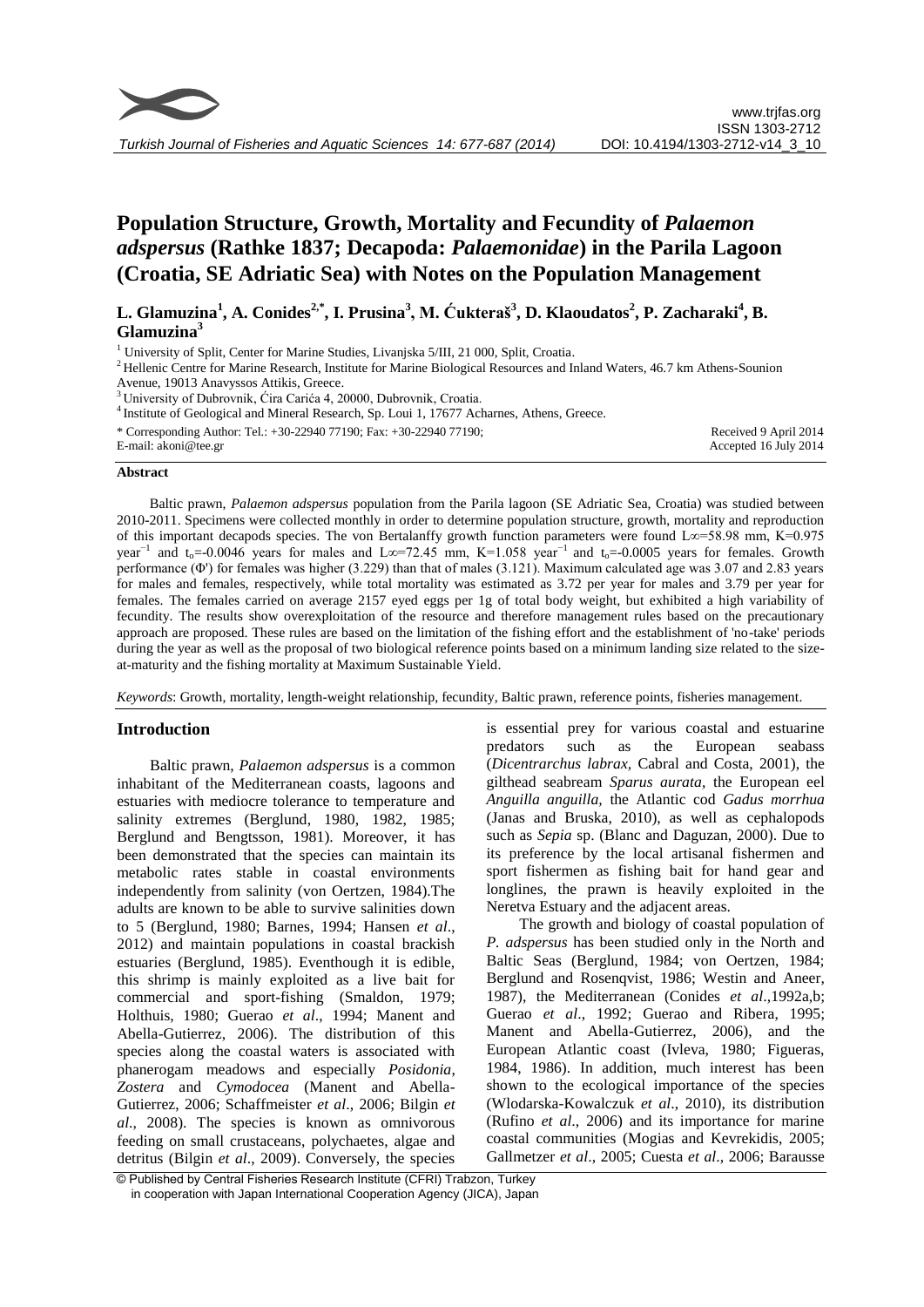*et al*., 2011). However, such studies are lacking in the Adriatic Sea and therefore information on exploitation level and impact on population structure is unknown.

The aim of this paper is to fill this gap in knowledge and to investigate and describe the population structure, growth, mortality, reproduction and length – weight relationships of the *P. adspersus*  population in the Parila lagoon (Neretva river delta, Croatia). The results may contribute to the establishment of a management plan for this species.

#### **Materials and Methods**

## **Study Area**

The study area was Parila lagoon in the SE Adriatic Sea (Figure 1). The lagoon is located north of the Neretva river mouth, between the river estuary and the city of Ploče (N 34°01'49.1'', E 17°26'59.4''; Figure 1). The lagoon is characterized with muddy bottom, *Cymodocea nodosa* patches and the maximum depth of lagoon of 50 cm. Average annual temperature in the lagoon is 17.61±6.7°C (*in-situ* measurements).

## **Sampling and Measurements**

Sampling was carried out on a monthly basis during 2010 and 2011 using a net (mesh size diameter 4 mm), mounted on a small hand dredge. The dredge opening was 1 meter in length and 40 cm in width, while sac with net was 2 m long. The dredge was pulled by walking or from the boat. A total number of 4125 shrimps were collected. The shrimps were put on ice immediately after collection and transfer to the laboratory for further analysis. The use of formalin was avoided since it hardens the body of the shrimp, resulting in difficulty to extend it for length measurements, and it affects the total weight of the

shrimp. The samples were separately maintained in a freezer at -18°C until analysis. The length was measured to the nearest 0.1 mm using a digital caliper, and weight using a KERN digital balance  $(\pm 0.001 \text{ g})$ . Each specimen was sexed based on both appendix masculine presence and the exit of the genital pore position under microscope. Egg mass was removed from female abdomen using a painting brush and weighted. The number of eggs was counted on three 0.01 g subsamples of the whole egg mass.

## **Calculations**

The von Bertalanffy growth parameters were obtained from monthly length frequency distributions according to the function (VBGF; Bertalanffy, 1938):

$$
Lt = L\infty \left(1 - e^{-K(t-t_0)}\right)
$$

where, Lt is the total length (from the tip of the rostrum to the tip of the telson; in mm),  $L_{\infty}$  is the maximum length,  $K$  is the growth coefficient (year<sup>-1</sup>) and  $t_0$  is the age at which the length of the organism is zero (years). The inflection point of the growth equation is the point at which growth rate is maximum. For standard VBGF equation, the inflection point is calculated as (Ricker, 1979):

$$
i, p = t_o + \frac{\ln(3)}{K}
$$

Maximum life span was estimated according to Taylor (1958):

$$
t_{max} = t_0 + \frac{2.996}{K}
$$

where,  $t_{max}$  is a life span to attain 95% of Lt,  $t_0$  is the length at time zero, 0.95 is 95% and K is the VBGF growth coefficient.



**Figure 1.** Map of the Parila lagoon study area showing the sampling stations (dark grey areas: shallows; S, sampling station location).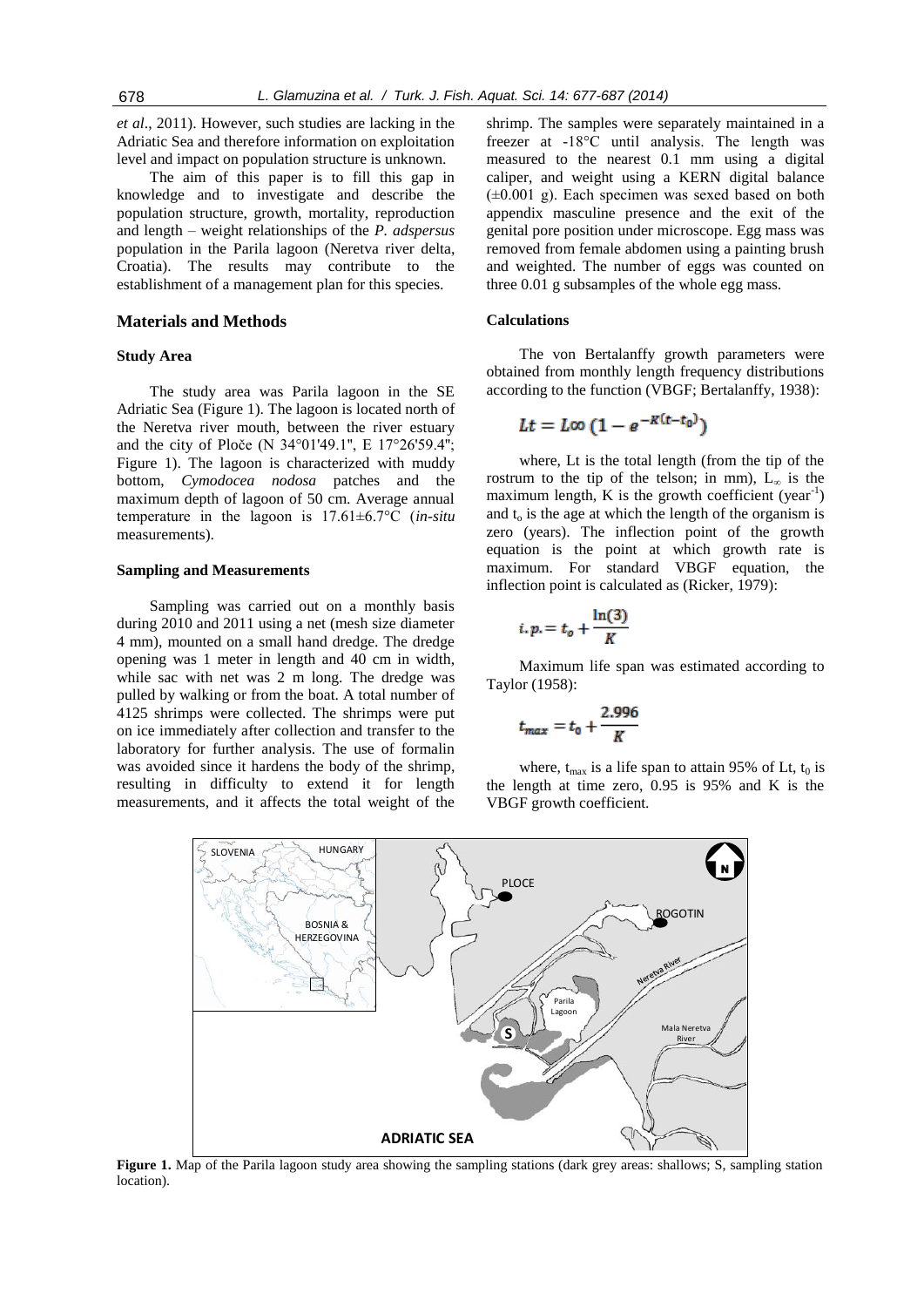Growth performance was calculated according to Pauly and Munro (1984):

 $\Phi' = \log(K) + 2\log(L\infty)$ 

Where  $\Phi'$  is the growth performance index, K is the growth coefficient and  $L\infty$  is the maximum length.

The length– weight relationship was estimated using log transformed weight and length data as:

# $log(W) = a + b \times log(TL)$

where, W is the body weight (g), TL is the total length, (from the tip of the rostrum to the tip of the telson; in mm), a is the intercept, and b is the slope of the regression line. Weight measurements for gravid females were carried out after removing the egg mass from the abdomen.

Natural mortality (M) was estimated based on VBGF parameters according to Pauly (1980, 1984; FiSat II software):

## $log(M) = -0.0152 - 0.279 log(L\omega) + 0.6543 log(K) + 0.463 log(T)$

where, T is the mean environmental temperature (°C). The annual average temperature in the study area was 17.61 °C based on *in-situ* measurements using portable digital instruments (HACH).

Total mortality (Z) was estimated using the length-converted catch curve method (Pauly, 1984). This method was selected as most appropriate to estimate Z since it derives data from the actual lengthfrequency distributions (raw data) of the population in the given area in relation to other empirical methods which are based on values which are calculated from the length-frequency distributions (for example L∞, K,  $t_{max}$  etc.). The exploitation ratio was estimated as Z/M (%).

Fecundity was examined in 180 female individuals covering all length classes in the samples and expressed as the number of eyed eggs per female individual and the number of eyed eggs per 1 g of female individual body weight. Reproductive output (RO) was estimated as the ratio between egg mass weight and total body weight according to Kim *et al*. (2008). Statistical analysis was performed with SPSS v.22 and FiSat II software. All Statistical analyses were considered significant at  $\alpha$ =0.05 level.

#### **Results**

#### **Population Structure**

Monthly distributions of the total body length of all collected samples of *P. adspersus* are illustrated in Figure 2. The results show that for the most part of the year, the population was dynamically changing since both young and old cohorts entered and exited the main population in the lagoon. Young individuals (<30 mm TL class) appeared during fall and winter

(mostly December and January) following the reproduction period between late March and late August. As young individuals are considered the age 1 and 1+ individuals considering the growth curve (Figure 3) and the estimated longevity of the species. During summer they disappeared from the lagoon population as they enter the next cohort. During the spawning season, older individuals (>55 mm TL class) disappeared from the population probably due to a migration to the coast in order to release their eggs and then reappeared after August and remained there until January. The increased appearance of young individuals (<30 mm TL) in July is owed to the fact that the adults migrate towards the coast to release their eggs and therefore, only the young individuals remain in the lagoon for food and shelter.

#### **Growth and Mortality**

The results show that females grow faster and exhibit larger body size after 1.5-2 years (Figure 3). L∞ was found 58.98 mm for males and 72.45 mm for females. K values are almost similar between sexes (0.975 per year for males and 1.058 per year for females).From the VBGF data, the inflection point was estimated at 1.12 years for males and 1.04 years for females, which can be considered as rather early during their life span. Maximum age was estimated to be 3.07 years for males and 2.83 years for females. Natural mortality was estimated at 2.17 per year for the males and 2.16 for the females. Total mortality was estimated at 3.72 per year for males and 3.79 per year for females. The resulting exploitation ratio (E) is estimated at 58% and 57% for the males and females respectively.

## **Length–Weight Relationships**

The length – weight relationships for males and females were estimated as follows (Figure 4):

*Females* :  $W(g) = 0.0003$ [*TL,mm*]<sup>2.131</sup>,  $r^2 = 0.902$ , std.error =  $\pm 0.16g$  $Males: W(g) = 0.0009 [TL, mm]$ <sup>1.808</sup>,  $r^2 = 0.877$ , std.error = ± 0.18g

Analysis of covariance showed that the two models are statistically different  $(p=0.01)$  while the power coefficients were found significantly different from  $3 (P<0.01)$ .

## **Fecundity**

Several relationships between female body size and fecundity values were calculated as follows:

Total Length  $(cm) = -0.364+0.113$  [Egg mass  $(g)$ ],  $r^2$ =0.874, std.err. = 0.05 g

Total Weight (g)= 0.055+0.191 [Egg mass (g)],  $r^2$ =0.798, std.err. = 0.05 g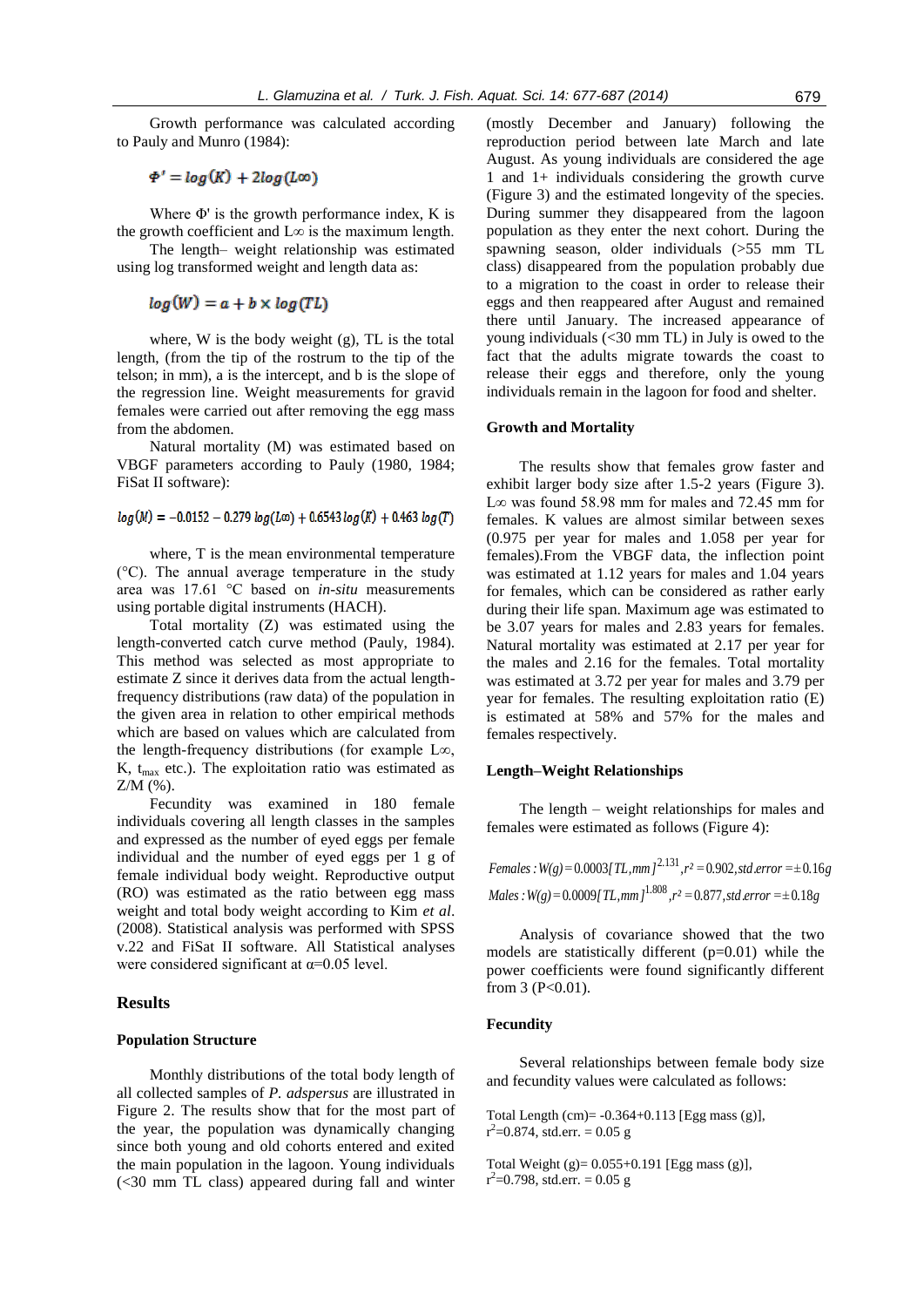

**Figure 2.** Monthly distributions of the total body length of all collected samples of *Palaemon adspersus* from the Parila lagoon (Croatia).



**Figure 3.** Growth rates of male and female *Palaemon adspersus* from the Parila lagoon (Croatia).

Total Length  $(cm)= 241.85$  [Egg number]<sup>1.17</sup>,  $r^2$ =0.814, std.err. = 176 eggs

Total Weight (g)=  $1743.62$  [Egg number]<sup>0.28</sup>,  $r^2$ =0.79,5, std.err. = 183 eggs

The relationships between female total length and total weight with fecundity (eyed egg numbers per individual) are illustrated in Figure 5. According to the measurements, the average number of eyed eggs per 1g of total body weight was estimated at 2157 $\pm$ 485 eggs or 1540.61 $\pm$ 345 eggs (mean  $\pm$  SD) per individual. The RO value was estimated at 0.28±0.11.

#### **Discussion**

## **Population Structure**

The population structure when approached by the length–frequency distributions provides information regarding the movements of the various cohorts both in time (as the individuals grow) as well as in space (in and out of a specific location). The results from the length–frequency analysis presented here showed two main cohort movements: the movement of the adults out of the lagoon during the reproduction period, indicating that egg release is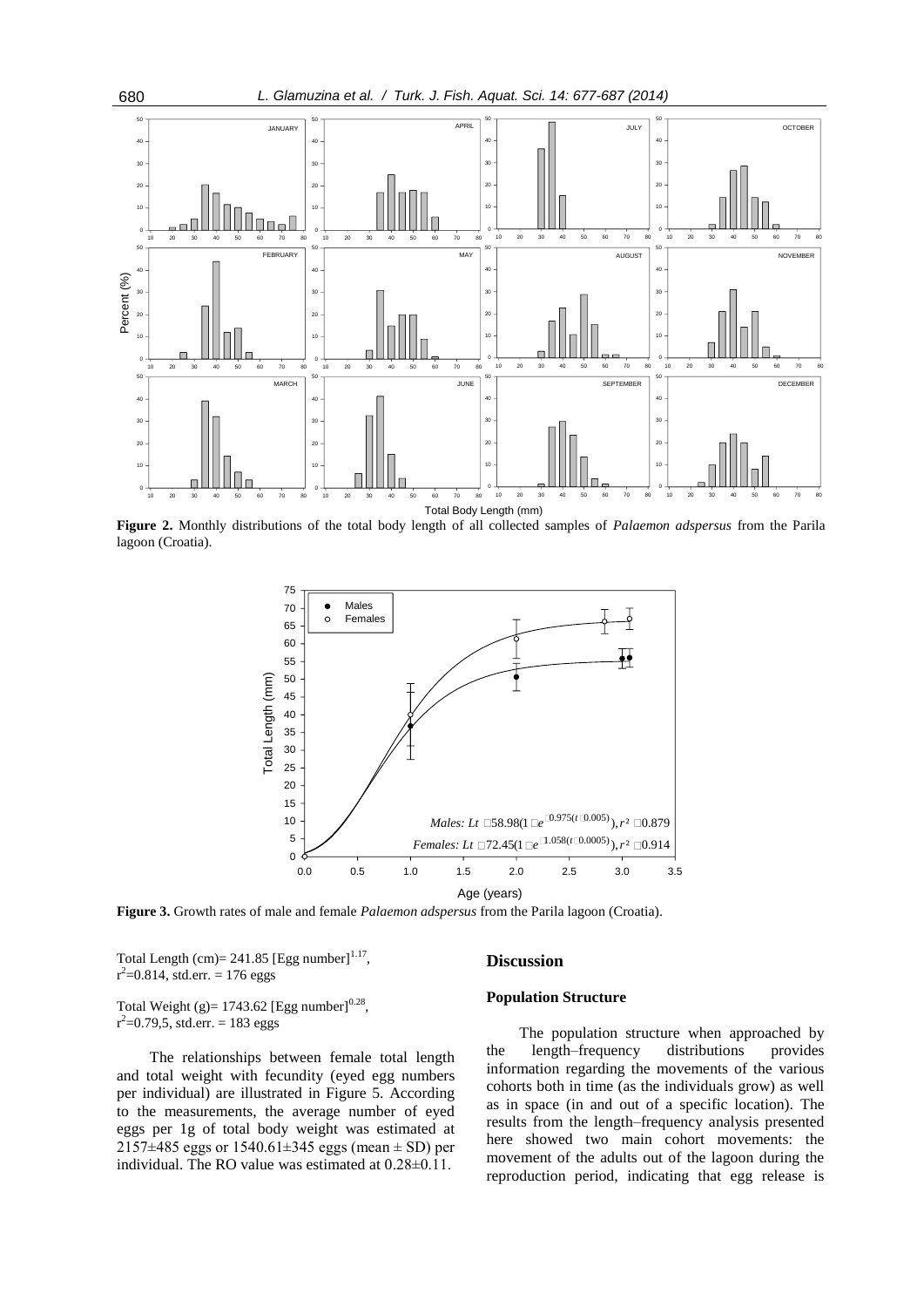

**Figure 4.** Length – weight relationships of male and female *Palaemon adspersus* from the Parila lagoon (Croatia).



**Figure 5.** The relationships between *Palaemon adspersus* female total length and total weight with fecundity (egg number per individual) from Parila lagoon (Croatia).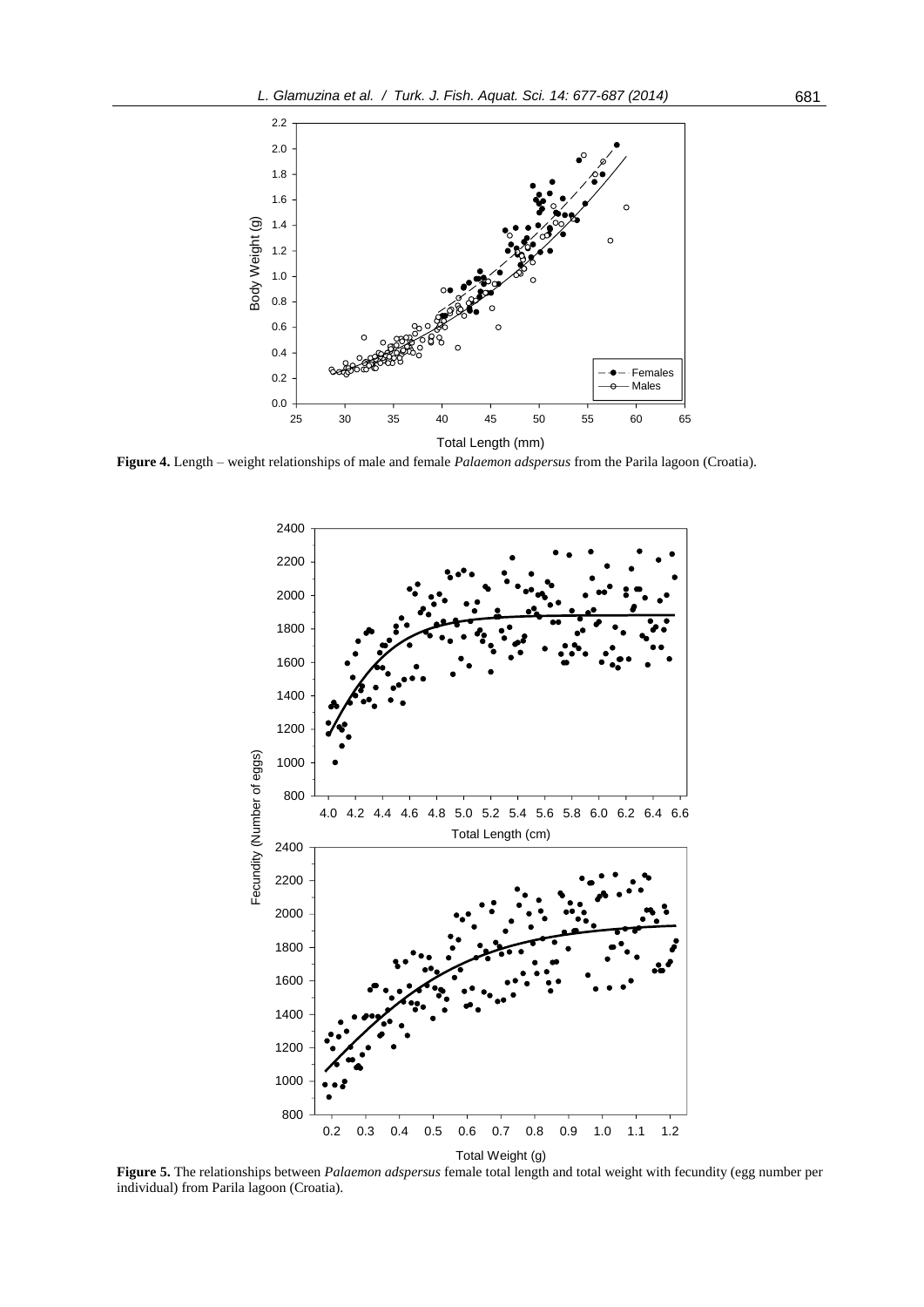carried out along the coast and not in the lagoon, and their later return for feeding and energy replenishment), as well as the movement of the juveniles after reproduction for recruitment in the lagoon population, obviously for feeding and protection from predators in the *Cymodocea* beds. Such migration for recruitment in estuaries has been also observed in Ebro river delta (Guerao and Ribeira, 1995).

Coastal populations of this species are shown to exhibit depth related migration movements from shallow waters to deep waters in winter and back (Hagerman and Østrup, 1980; Barnes, 1994; Jazdzewski and Konopacka, 1995). Such a migration owed to temperature regime was not detected in this study as the older cohorts are present during winter in the lagoon. This is in accordance with the observations made at south Black Sea coasts (Turkey; Bilgin *et al*., 2009) as well as the European Atlantic coast (Berglund, 1982). According to Berglund (1982) *P. adspersus* is sensitive to environmental salinity, temperature and oxygen and for this reason it inhabits mainly non-tidal areas. This concurs with the observations in the present study since the temperature variation in the Parila lagoon is between 9.16°C and 26.53°C which can be considered as favorable for the presence of this species year round.

Our results and observations support that Parila lagoon is a suitable environment for the species. The benthos of the lagoon is characterized by soft bottom rich with phanerogam beds. Most authors have reported association of this species with phanerogam beds which are considered as soft bottom habitats (Berglund, 1980, 1982; Köhn and Gosselck, 1989; Conides *et al*., 1992a, 1992b; Guerao and Ribera, 1995; Guerao, 1994; Jazdzewski and Konopacka, 1995; Manent and Abella-Gutierrez, 2006;

Schaffmeister *et al*., 2006; Bilgin *et al*., 2008). On the contrary, according to Gallmetzer *et al*. (2005) and Orav-Kotta (2004) the usual habitat of the species is hard bottom. These authors, however, reported that the species can be found in detritus accumulations on hard bottoms related to *Posidonia* beds and it can be assumed that the species may move between the beds (soft-bottom) to adjacent detritus accumulation and back for feeding and refuge respectively, forming a mobile macrofauna community (Kikuchi 1980; Mazzella *et al*., 1989; Gambi *et al*., 1992; Sanchez-Jerez *et al*., 1999; Jazdzewski and Konopacka (1995).

## **Growth and Mortality**

The population of *P. adspersus* in Parila lagoon seems to be related to the Messolonghi–Etolikon lagoon population (West Greece) based on the VBGF parameters (Table 1). It can be assumed that the geographical relation of these two locations (Ionion Sea is the natural extension of the Adriatic Sea towards the Mediterranean), as well as the similarities in environmental conditions, indicate the possibility that these two populations share the same ancestry. Obviously, a genetic study is required to prove this statement.

Growth seasonality has been reported as a common characteristic of the species (Bilgin *et al*., 2009) also in relation to recruitment variations (Bilgin *et al*., 2009; Chatzinikolaou and Richardson, 2008). However, the situation in semi-closed environments, like the lagoons and estuaries is different than along the coastline. These habitats exhibit high influence from the weather conditions due to shallow depths and the constant mixing of fresh and sea water. At the same time the shrimps constantly move in and out of the lagoons (adults for reproduction and juveniles for

| <b>Species</b>      | Females |       |       | Males        |       |        |                         |
|---------------------|---------|-------|-------|--------------|-------|--------|-------------------------|
|                     | L∞      | K     | Ф'    | $L_{\infty}$ | K     | $\Phi$ | Reference               |
| P. adspersus        | 72.45   | 1.058 | 3.229 | 58.98        | 0.975 | 3.12   | Present study           |
|                     | 62.99   | 1.19  | 3.67  | 49.63        | 1.09  | 3.43   | Bilgin et al., 2009     |
|                     | 78.66   | 0.17  | 3.01  | 64.68        | 0.17  | 2.84   | Conides et al., 1992    |
|                     | 47.80   | 2.07  | 3.67  | 34.14        | 1.08  | 3.10   | Manent and Abella-      |
|                     |         |       |       |              |       |        | Gutierrez, 2006         |
|                     |         | 1.90  |       |              | 1.80  |        | Guearo and Ribera, 1995 |
|                     | 68.19   | 1.07  | 3.70  | 44.91        | 1.67  | 3.52   | Figueras, 1986          |
|                     | 87.52   |       |       | 81.69        |       |        | Nouvel van Risselberge, |
|                     |         |       |       |              |       |        | 1937                    |
|                     | 104.65  |       |       |              |       |        | Desbrosses, 1951        |
|                     | 104.22  |       |       | 84.54        |       |        | Campillo, 1979          |
|                     | 106.12  |       |       | 87.28        |       |        | Figueras, 1984          |
| P. gravieri         | 23.20   | 0.80  | 2.63  | 18.59        | 0.70  | 2.39   | Kim, 2005*              |
| P. longirostris     | 16.32   | 0.51  | 2.13  | 11.68        | 0.62  | 1.93   | Cartaxana, 2003*        |
| P. serratus         | 137.40  | 0.48  | 3.96  | 97.84        | 0.73  | 0.73   | Figueras, 1986          |
|                     | 90.73   |       |       | 79.55        |       |        | Forster, 1951           |
|                     | 69.75   |       |       | 64.41        |       |        | Cole, 1958              |
|                     | 80.03   |       |       | 68.00        |       |        | Rodriguez, 1981         |
| P. xiphias          | 70.00   | 1.92  | 3.97  | 50.00        | 1.57  | 1.57   | Guerrao et al., 1994    |
| Exopalaemonmodestus | 21.39   | 0.58  | 2.42  | 18.40        | 0.62  | 0.62   | Oh et al., 2002         |

**Table 1.** Comparison of growth equation variables and growth performance of various *Palaemon* id prawns

(\*) length measured from Carapace.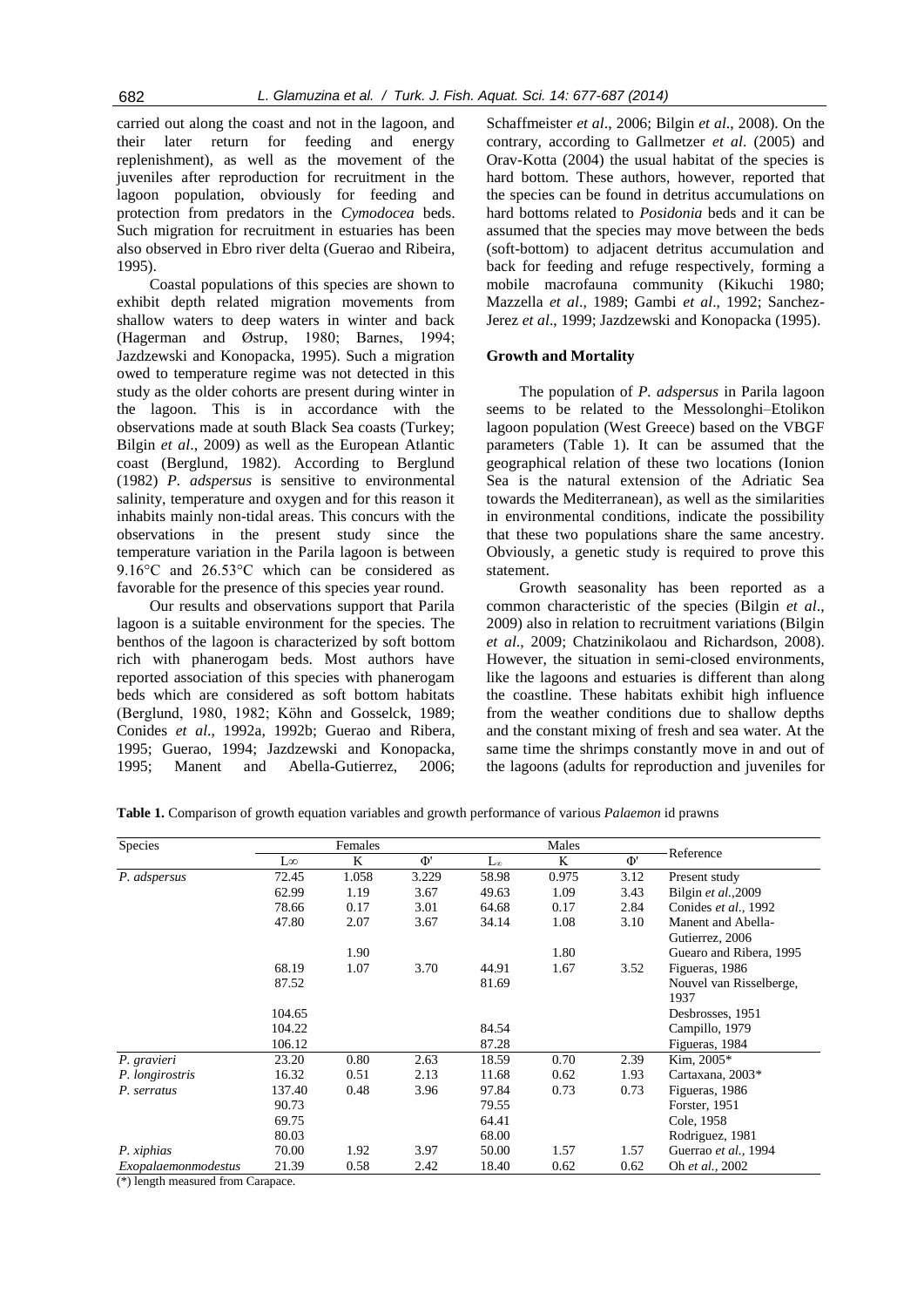food and shelter) within a year. Furthermore our observations show that the intensive fishing of this species can cause irregular recruitment patterns since it is obvious that the females are mostly targeted due to their larger size.

The Growth Performance Index (Φ'; Sparre and Venema, 1992) can be used for comparison purposes especially under environmental stress. In addition, it is preferred for growth comparison between sexes of a species, and between species rather than comparison of L∞ and K, as these two parameters are inherently negatively correlated (Pauly and Munro, 1984). From Table 1 it is visible that females grow faster and reach larger L∞ values in relation to males. In addition, the estimated growth performance values of this population (both males and females) are intermediate when the other populations are either above 3.5 or below 3. There seems to exist a similarity only with the males from the Balearic Islands in the West Mediterranean (Spain; Table 1).The statistically significant effect of geographic latitude to male growth performance index has been reported in many previous studies (Figueras, 1986; Guerao and Ribera, 1995; Manent and Abella-Gutierrez, 2006; Bilgin *et al* 2009). However, these results were obtained from few different studies and should be interpreted with caution.

Longevity of *P. adspersus* in the Parila lagoon was estimated to be 3.07 years (37 months) for the males and 2.83 years (34 months) for the females. This is in accordance with the results reported by Campillo (1975), though most authors report smaller longevity estimates between 1 and 2 years (Nouvel van Rysselberge, 1937; Forster, 1951; Desbrosses, 1951; Cole, 1958; Rodriguez, 1981, Figueras, 1986; Guerao and Ribera, 1995; Manent and Abella-Gutierrez, 2006; Bilgin *et al*., 2009). Smaller longevity for the females is more or less expected because they are mostly targeted by fishing due to their bigger size. Longevity is affected, among others, also by geographic latitude (Bilgin *et al*., 2009; Guerao *et al*., 1994; Oh *et al*., 2002, Oh and Hartnoll, 2004) which is not evident here.

## **Length–Weight Relationships**

Limited information exists on the length – weight relationships of the species *P. adspersus*. The results showed significant differences of the length – weight equation parameters in various regions (Table 2). Allometry is better described by the carapace length (CL) to weight (W) relationship rather than the total length (Lt) to weight relationship, as it can be seen from the power coefficients in Table 2. The data from the study by Mohammad Khani *et al*. (2004), although included in Table 2, cannot be considered as valid due to the inadequately reported power (b) coefficient of the CL-W relationship as they appear in FAO-AGRIS online database.

A principal component analysis (PCA) on the coefficients of the CL-W relationship (data from Table 2), reveals that the males and females from the Parila lagoon have significant difference (Figure 6). This clearly indicates that the population structure of the two sexes in terms of body size is different in Parila lagoon. Furthermore it indicates that sizerelated migrations of the sexes are different so that the cohorts present in the lagoon throughout the year are different. Such differences between length and weight of males and females have been observed in *Palaemon elegans* along the Polish coastal waters of south Baltic Sea (Vistula lagoon, Puck Bay and Vistula river delta; Janas and Mańkucka, 2010). Furthermore, the same authors reported that males showed greater variability in length which is in full accordance with this study. The Mediterranean populations of the species *Palaemon elegans* tend to have uniform populations in terms of body proportions between sexes while as we move to northern latitudes (South Black Sea, Caspian Sea and Baltic Sea), the variability of body proportions between sexes is increasing indicating large intrapopulation differences (Janas and Mańkucka, 2010).

| Area                    | Sex          | based on TL-W relationship |             | based on CL-W relationship |             | Reference              |
|-------------------------|--------------|----------------------------|-------------|----------------------------|-------------|------------------------|
|                         |              | Parameter a                | Parameter b | Parameter a                | Parameter b |                        |
| Parila lagoon, Neretva  | M            | 0.0009                     | 1.81        | 0.0119                     | 3.15        | Present study          |
| River delta, Croatia    | F            | 0.0003                     | 2.13        | 0.0044                     | 2.83        |                        |
| Balearic Islands, Spain | М            |                            |             | 0.0160                     | 3.01        | Manent and Abella-     |
|                         | F            |                            |             | 0.0186                     | 2.96        | Gutiérrez, 2006        |
| Caspian Sea, Iran       | М            |                            |             | 0.0007                     | 0.84        | Mohammad Khani et al., |
|                         | F            |                            |             | 0.0014                     | 0.59        | 2004                   |
|                         | М            |                            |             | 0.0044                     | 0.29        |                        |
|                         | F            |                            |             | 0.0066                     | 0.19        |                        |
| Messolonghi lagoon,     | М            | 0.000004                   | 3.20        | 0.00019                    | 2.92        | Conides et al., 1992   |
| Greece                  | F            | 0.000005                   | 3.11        | 0.00014                    | 3.01        |                        |
| Gulf of Gdansk.         | <b>B</b> oth | 0.000004                   | 3.17        |                            |             | Lapinska and           |
| Poland                  |              |                            |             |                            |             | Szaniawska, 2006       |
| Black Sea (Turkish      | M            | 0.00002                    | 2.93        |                            |             | Bilgin et al., 2009    |
| coast)                  | F            | 0.000007                   | 3.25        |                            |             |                        |

**Table 2.** Comparison of length – weight relationships of *Palaemon adspersus* from various geographic locations

TL, total length; CL, carapace length; W, weight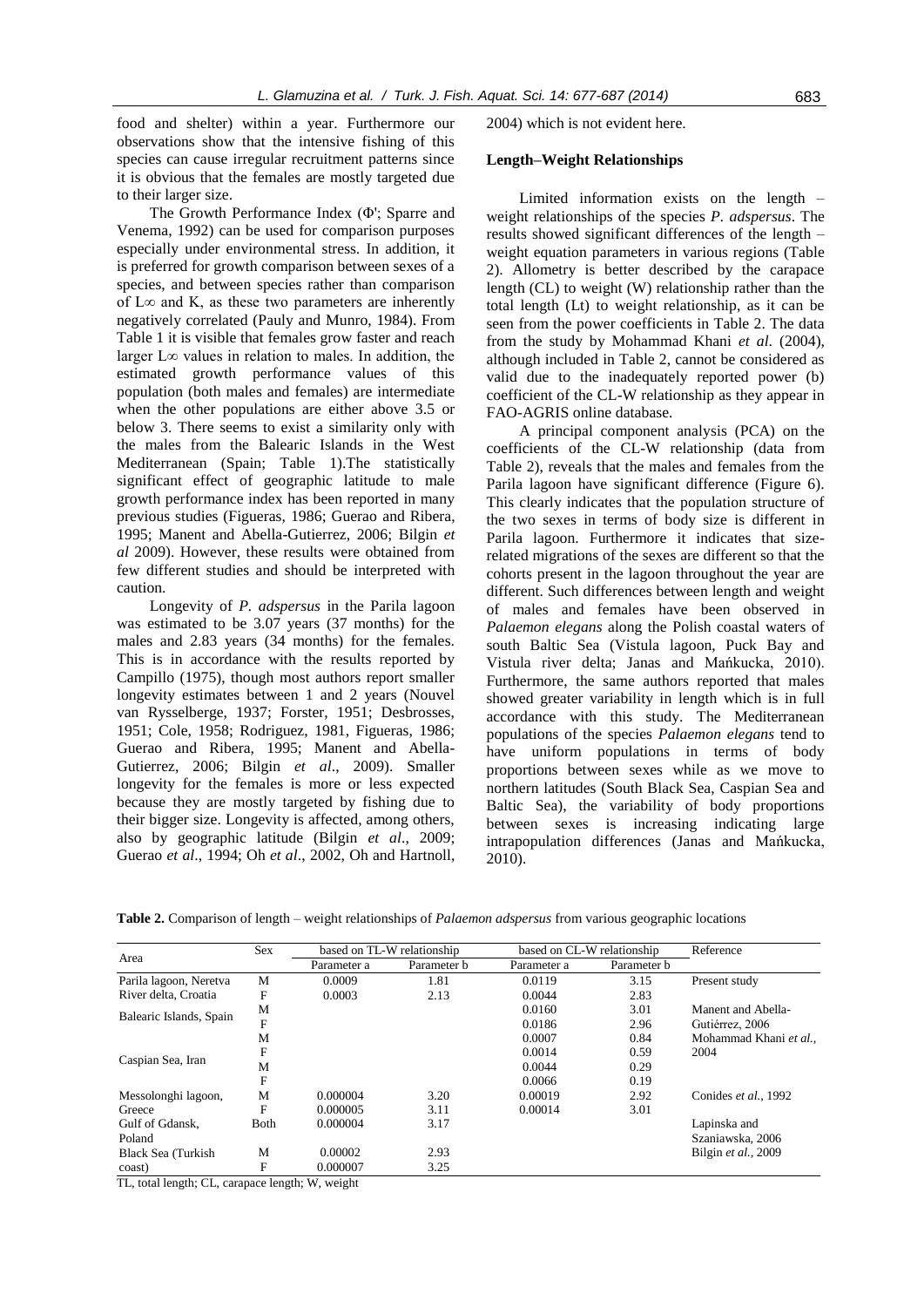

**Figure 6.** Principal Components Analysis (PCA) biplot of the three *Palaemon adspersus* populations (Greece, Spain and Croatia) based on the coefficients of the carapace length – weight relationship (parameters a, b see from Table 2; the notation F denotes females and \_M, the males).

## **Fecundity**

Average number of eggs per 1 g of total body weight (mainly the standard deviation) as well as the profiles of the body size to number of eggs relationships, indicated that there exists a weak relationship between these variables, meaning that this species exhibits a high variability of fecundity. Such increased variations have been reported for this species as well as similar ones such as *Crangon crangon* (Puro, 2010), *Palaemon northropi* (Pralon and Negreiros-Fransozo, 2006; Anger and Moreira, 1998) and *Palaemon pandaliformis* (Day, 2001). The high variability observed in these species can be the result of natural egg loss during incubation as observed in nature. Egg loss may be caused by mechanical stress, parasites and occasionally increase of egg volume during incubation (Bilgin and Samsun, 2006). However this observation is not in accordance to Berglund and Rosenqvist (1986) who reported that fecundity in this and similar species is strongly related to body size (also Emmerson, 1985; Guerao *et al*. 1992, 1994; Anger and Moreira, 1998; Day, 2001).

#### **Conclusions**

Lagoon environment is a highly variable and dynamic environment applying pressures to the species which live in or utilise periodically during certain life stages. In the present case of Parila lagoon, the negative externalities on the population of *P. adspersus* prawn are further enhanced due to the intensive fishing of the species for bait. The estimates of mortality indicate that females are more vulnerable to fishing due to relative immobility during egg carrying and due to the high preference by fishermen due to their large size in relation to males (general problems related to the open access regime; Caddy and Cochrane, 2001). In addition to this, females receive more fishing pressure as they spend more time in the lagoon as proven by the length-weight relationships obviously for shelter (during reproduction) and feeding (after reproduction). Considering the species is very important for coastal food chains as the prey of many fish of high market value (for example, European sea bass, Gilthead seabream etc.), it is evident that certain measures are needed to ensure the conservation of the population in the Parila lagoon.

There are several management measures which may be taken to fulfill this goal. We propose a management system based on the precautionary approach composed of fishing effort control measures and limit reference points. The control of fishing effort is based on reducing the fishing period within the year and establish a no-take period around the peak of reproduction (May-June).

The performance of the population can be monitored using biological reference points based on a number of population dynamics parameters such as the minimum landing size of prawns and maximum mortality. The minimum landing size is related to the size-at-maturity size since thisway we may allow the prawns to reproduce at least once during their life. Using the formulas of Froese and Binolhan (2000) the size-at-maturity for males is 29.9 mm and 39.3 mm for females. Therefore, a minimum size limitation of 40 mm for the whole population is a reasonable reference point. Such limitation, could provide an increase to the relative yield per recruit up to +29.5%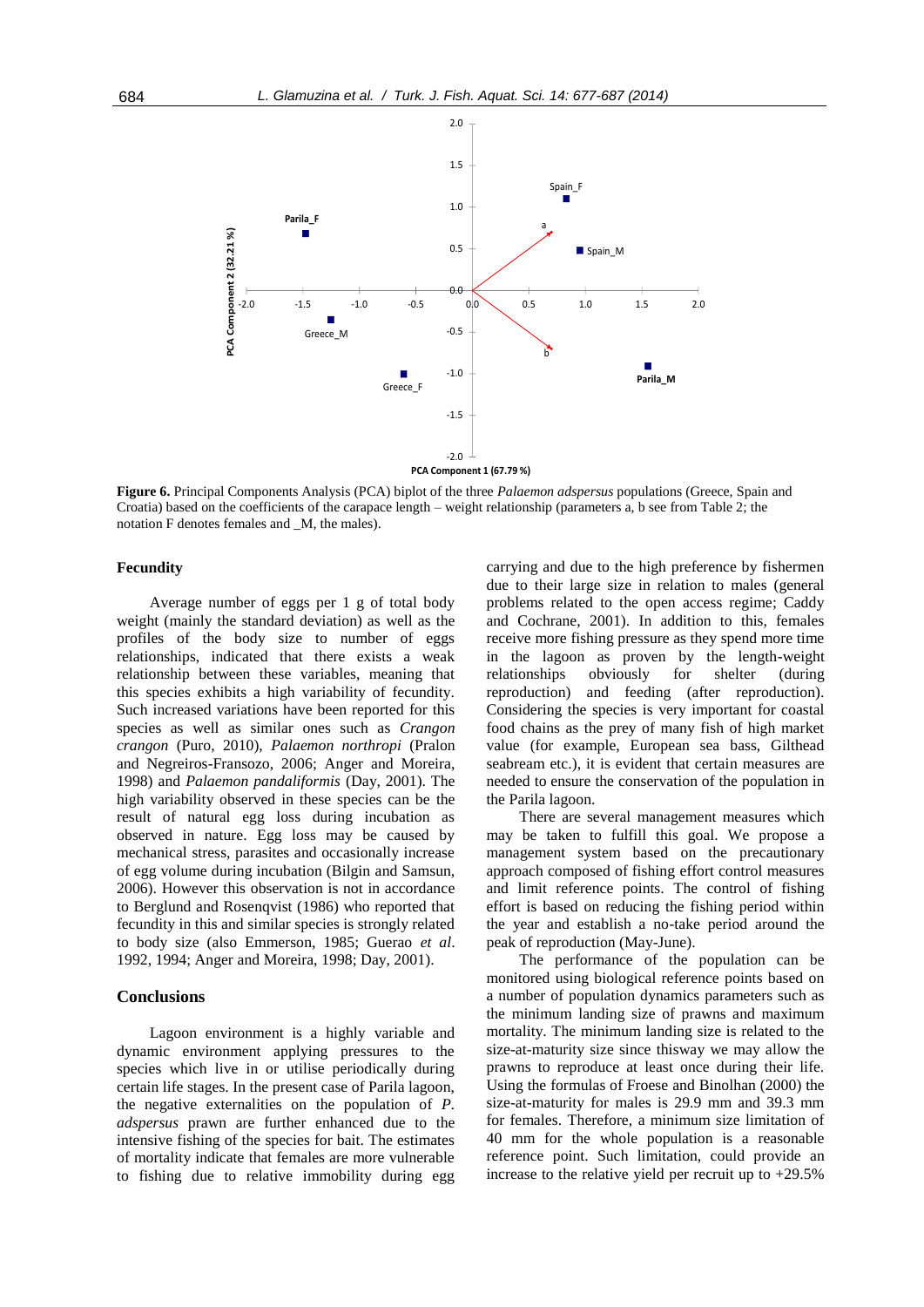(Froese and Binohlan, 2000). However, this measure can be considered as very strict for the fishermen, since according the results of this study, the prawns with a TL less or equal to 40 mm (Fig. 1) represent the 30-50% of the population depending on the month, indicating a significant reduction of the available population for exploitation. This clearly implies that a broad stakeholder participation management scheme is required (Jentoft and McCay, 1995).

In relation to setting of a reference point based on mortality this may follow the assumption of Garcia *et al*. (1989) that fishing mortality at MSY, FMSY, is equal to kM (where, k is a constant and M is the natural mortality, per year). According to several authors, k can be anything between 0.32 and 4, the lowest values being for short-lived species (Beddington and Cooke, 1983; Caddy and Csirke, 1983; Garcia and LeReste, 1981; Patterson, 1992). The life span of the species *P. adspersus* was estimated at 3 years and for this reason we propose an initial value for a reference point of FMSY equal to 1.165 per year  $(k=1)$ . This equals to a reduction of the current average fishing mortality of 1.59 per year by 27%.

It is obvious that a management plan cannot be static but dynamic in terms of constant monitoring which should include a feedback action to enable the correction and/or adaptation of the reference points on an annual basis in order to achieve an optimum exploitation regime for the population.

## **Acknowledgments**

We would like to thank the two anonymous referees for their valuable comments which improved this paper. We also would like to thank Dr Christos Maravelias for his thorough review of the draft manuscript and his valuable comments.

## **References**

- Anger, K. and Moreira, G.S. 1998 Morphometric and reproductive traits of tropical caridean shrimps. Journal of Crustacean Biology, 18: 823-838.
- Barausse, A., Michieli, A., Riginella, E., Palmeri, L. and Mazzoldi, C. 2011. Long-term changes in community composition and life-history traits in a highly exploited basin (northern Adriatic Sea): the role of environment and anthropogenic pressures. Journal of Fish Biology, 79: 1453-1486.
- Barnes, R.S.K. 1994. The brackish-water fauna of northwestern Europe. Cambridge University Press, Cambridge, 287 pp.
- Beddington, J.R. and Cooke, J.R. 1983. The potential yield of previously unexploited stocks. FAO Fisheries Technical Paper No: 242, Rome, 47 pp.
- Berglund, A. 1980. Niche differentiation between two littoral prawns in Gullmar Fjord, Sweden: *Palaemon adspersus* and *P*. *squilla*. Holarctic Ecology, 3: 111– 115.
- Berglund, A. 1982. Coexistence, size overlap and

population regulation in tidal vs. non-tidal *Palaemon*  prawns. Oecologia, 54: 1–7.

- Berglund, A. 1984. Reproductive adaptations in two *Palaemon* prawn species with differing habitat requirements. Marine Ecology Progress Series, 17: 77–83.
- Berglund, A. 1985. Different reproductive success at low salinity determines the estuarine distribution of two *Palaemon* prawn species. Holarctic Ecology, 8: 49-52.
- Berglund, A. and Bengtsson, J. 1981. Biotic and abiotic factors determining the distribution of two prawn species: *Palaemon adspersus* and *P. squilla*. Oecologia, 49: 300–304
- Berglund, A. and Rosenqvist, G. 1986. Reproductive costs in the prawn *Palaemon adspersus*: effects on growth and predator vulnerability. OIKOS, 46: 349-354.
- Bertalanffy, L. von 1938. A quantitative theory of organic growth (Inquiries on growth laws. II). Human Biol. 10: 181-213
- Bilgin, S. and Samsun, O. 2006. Fecundity and Egg Size of Three Shrimp Species, *Crangon crangon*, *Palaemon adspersus* and *Palaemon elegans* (Crustacea: Decapoda: Caridea), off Sinop Peninsula (Turkey) in the Black Sea. Turkish Journal of Zoology, 30: 413- 421.
- Bilgin, S., Ozen, O. and Ates, A.S. 2008. Spatial and temporal variation of *Palaemon adspersus* , *Palaemon elegans*, and *Crangon crangon* (Decapoda: Caridea) in the southern Black Sea. Estuarine, Coastal and Shelf Science, 79: 671–678.
- Bilgin, S., Samsun, O. and Ozen, O. 2009. Seasonal growth and reproduction biology of the Baltic prawn, *Palaemon adspersus* (Decapoda: *Palaemonidae*), in the southern Black Sea. Journal of the Marine Biological Association of the United Kingdom, 89(3): 509–519.
- Blanc, A. and Daguzan, J. 2000. Size selectivity in the diet of the young cuttlefish *Sepia officinalis* (Mollusca: Sepiidae). Journal of the Marine Biological Association of the United Kingdom, 80: 1137–1138.
- Cabral, H. and Costa, M.J. 2001. Abundance, feeding ecology and growth of 0-group sea bass, *Dicentrarchus labrax*, within the nursery areas of the Tagus estuary. Journal of the Marine Biological Association of the United Kingdom, 81: 679–682.
- Caddy, J.F. and Csirke, J. 1983. Approximations to sustainable yield for exploited and unexploited stocks. Oceanogr. Trop., 18(1): 3-15.
- Campillo, A. 1975. Donnees pratiques sur l'élevage au laboratoire de *Palaemon terrains* (Pennant). Revue des Travaux de l'Institut des Peches Maritimes, 39 (4): 395-405.
- Cartaxana A. 2003. Growth of the prawn *Palaemon longirostris* (Decapoda, *Palaemonidae*) in Mira River and estuary, SW Portugal. Journal of Crustacean Biology, 23: 251–257.
- Chatzinikolaou, E. and Richardson, C.A. 2008. Population dynamics and growth of *Nassarius reticulatus* (Gastropoda: Nassariidae) in Rhosneigr (Anglesey, UK). Marine Biology, 153: 605–619.
- Cole, H. 1958. Notes on the biology of the common prawn *Palaemon serratus* (Pennant). Fisheries Investigations, 22: 1-22.
- Conides, A., Tsevis, N. and Klaoudatos, S. 1992a. Somatic measures and mortality of the prawn *Palaemon adspersus* (Rathke, 1837) in Messolonghi Lagoon, western Greece. Fresenius Environmental Bulletin, 1: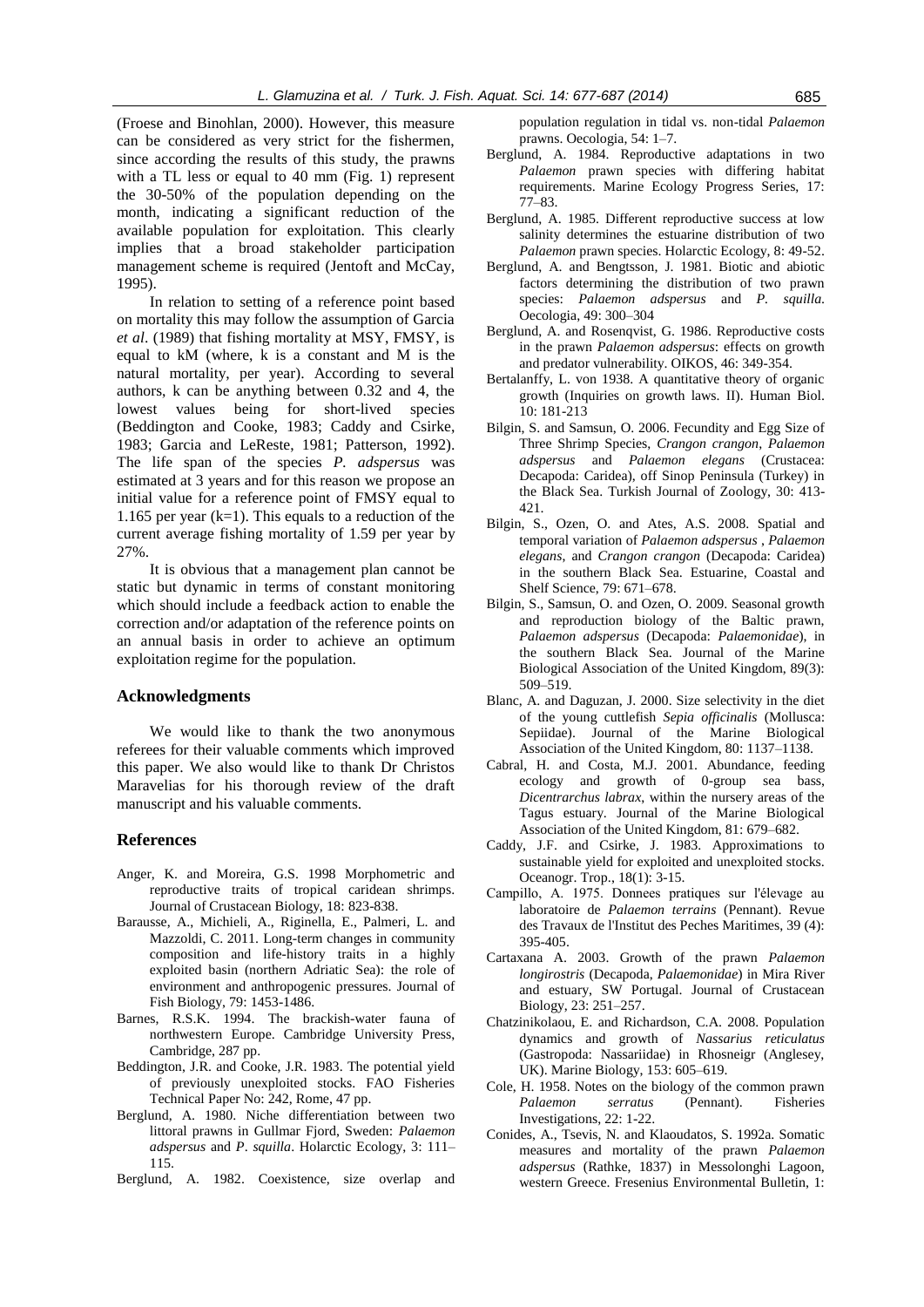468–471.

- Conides, A., Tsevis, N. and Yannopoulos, C. 1992b. Studies on sex ratios observed on the prawn *Palaemon adspersus* (Rathke, 1837) population at Messolonghi lagoon, Greece. Fresenius Environmental Bulletin, 1: 665–669.
- Cuesta, J.A., Gonzalez-Ortegon, E., Rodrıguez, A., Baldo, E., Vilas, C. and Drake, P. 2006. The decapod crustacean community of the Guadalquivir Estuary (SW Spain): seasonal and inter-year changes in community structure. Hydrobiologia, 557: 85–95.
- Day, C.A. 2001. An Introduction to the Ecology and Behaviour of the Prawn, *Palaemon affinis* Milne-Edwards, 1837 (Crustacea: Decapoda: Natantia). MSc thesis, Christchurch: University of Canterbury, New Zelland,153 pp.
- Dessbrosses, P.C. 1951. Les crevettes roses. Bulletin Informaccion et Doc Off Peches Maritimes, SerB.n.s, 39.
- Emmerson, W.D. 1985. Fecundity, larval rearing and laboratory growth of *Palaemon pacificus* (Stimpson) (Decapoda, *Palaemonidae*). Crustaceana, 49 (3): 277- 289.
- Figueras, A.J. 1984. Biologia y pesca del camaron (*Palaemon adspersus* y *Palaemon serratus*) en la ria de Vigo. PhD thesis: Obradoiro: Universidad de Santiago de Compostela, Spain, 122 pp.
- Figueras, A.J. 1986. Crecimiento de *Palaemon adspersus*  (Rathke 1837) y *P. serratus* (Pennant 1777) (Decapoda: Natantia) en la ria de Vigo (S) de Espana). Revista de Investigacao Pesqueira (Maputo), 50(1): 117-125.
- Forster, O.R. 1951. The biology of the common prawn, *Leander serratus* Pennant. Journal of the Marine Biological Association of the United Kingdom, 30: 333-360.
- Froese, R. and Binohlan, C. 2000. Empirical relationships to estimate asymptotic length, length at first maturity and length at maximum yield per recruit in fishes, with a simple method to evaluate length frequency data. Journal of Fish Biology, 56(4): 758–773.
- Gallmetzer, I., Pflugfelder, B., Zekely, J. and Ott, J.A. 2005. Macrofauna diversity in *Posidonia oceanic* detritus: distribution and diversity of mobile macrofauna in shallow sublittoral accumulations of *Posidonia oceanica* detritus. Marine Biology, 147: 517–523.
- Gambi, M.C., Lorenti, M., Russo, G.F., Scipione, M.B. and Zuppo, V. 1992. Depth and seasonal distribution of some groups of the vagile fauna of the *Posidonia oceanica* leaf stratum: structural and trophic analyses. Marine Ecology, 13: 17–39.
- Garcia, S.M., LeReste, L. 1981. Life cycles, dynamics, exploitation and management of coastal penaeid shrimp stocks. FAO Fisheries Technical Paper No 203, Rome, 215 pp.
- Garcia, S.M., Sparre, P. and Csirke, J. 1989. Estimating surplus production and maximum sustainable yield from biomass data when catch and effort time series are not available. Fisheries Research, 8: 13–23.
- Guerao, G. 1994. Feeding habits of the prawns *Processa edulis* and *Palaemon adspersus* (Crustacea, Decapoda, Caridea) in the Alfacs Bay, Ebro Delta (NW Mediterranean). The Zoological Miscellany, 17: 115-122.
- Guerao, G. and Ribera, C. 1995. Growth and reproductive ecology of *Palaemon adspersus* (Decapoda, *Palaemonidae*) in the western Mediterranean.

Ophelia, 43(3): 205-213.

- Guerao G., Perez-Baquera J. and Ribera, C. 1994.Growth and reproductive biology of *Palaemon xiphias* Risso, 1816 (Decapoda, Caridea, *Palaemonidae*). Journal of Crustacean Biology, 14: 280–288.
- Guerao, G., Ribera, C. And Castello, F. 1992. Biologia de la reproduccion de *Palaemon adspersus* Rathke, 1837 (Crustacea: Decapoda: Caridea) en la bahıa de ElsAlfacs (delta del Ebro). Boletim da Sociedade Portuguesa de Entomologia, 1(3): 171–180.
- Hagerman, L. and Østrup, J.1980. Seasonal and diel activity variations in the shrimp *Palaemon adspersus* from a brackish, non-tidal area. Marine Ecology Progress Series, 2: 329-335.
- Hansen, J.P., Wikstrom, S.A. and Kautsky, L. 2012. Taxon composition and food-web structure in a morphometric gradient of Baltic Sea land-uplift bays. Boreal Environment Research, 17: 1-20.
- Holthuis, L.B. 1980. Shrimps and prawns of the world. An annotated catalogue of species of interest to fisheries. FAO Fish. Synopisis, 125(1), Rome, 271 pp.
- Ivleva, I.V. 1980. The Dependence of crustacean respiration rate on body mass and habitat temperature. International Review of Hydrobiology, 66(1): 1-47.
- Janas, U. and Bruska, O. 2010. Energy values and energy resources of two prawns Baltic coastal waters: the indigenous Palaemon adspersus and the nonindigenous *Palaemon elegans*. Oceanologia, 52(2): 281-297.
- Janas, U. and Mańkucka, A. 2010. Body size and reproductive traits of *Palaemon elegans* Rathke, 1837 (Crustacea, Decapoda), a recent colonizer of the Baltic Sea. Oceanol. Hydrobiol. St., 39: 3-24.
- Jazdzewski, K. and Konopacka, A. 1995. Pancerzowce prócz równonogów ladowych. Malacostraca except Oniscoidea. Katalog Fauny Polski, Warszawa, 9(1): 1- 165.
- Jentoft, S. and McCay B.J. 1995. User participation in fisheries management lessons drawn from international experiences. Marine Policy, 19(3): 227- 246.
- Kikuchi, T. 1980. Faunal relationships in temperate seagrass beds. In: R.C. Phillips and C.P. McRoy (Eds.), Handbook of seagrass biology: an ecosystem perspective. Garland STPM Press, New York: 153– 172.
- Kim, S. 2005. Population structure, growth, mortality, and size at sexual maturity of *Palaemon gravieri* (Decapoda: Caridea: *Palaemonidae*). Journal of Crustacean Biology, 25: 226-232.
- Kim, J.C., Ma, W.M., Oh, C.W. and Paik, S.G. 2008. Reproduction and growth of the freshwater prawn, *Palaemon paucidens* (Decapoda: *Palaemonidae*) in a lake of Korea. Journal of Environmental Biology, 29(2): 163-168.
- Köhn, J. and Gosselck, F. 1989. Identification key for the Malacostraca of the Baltic Sea. Mitteilungenausdem Zoologischen Museum in Berlin, 65(1): 3-114.
- Lapinska, E. and Szaniawska, A. 2006. Environmental preferences of *Crangon crangon* (Linnaeus 1758), *Palaemon adspersus,* Rathke 1837*,* and *Palaemon elegans* Rathke 1837, in the littoral zone of the gulf of Gdansk. Crustaceana, 79(6): 649-662.
- Manent, P. and Abella-Gutiérrez, J. 2006. Population biology of *Palaemon adspersus* Rathke, 1837 (Decapoda, Caridae) in Fornells Bay, Balearic Islands, Western Mediterranean. Crustaceana 79(11):1297-